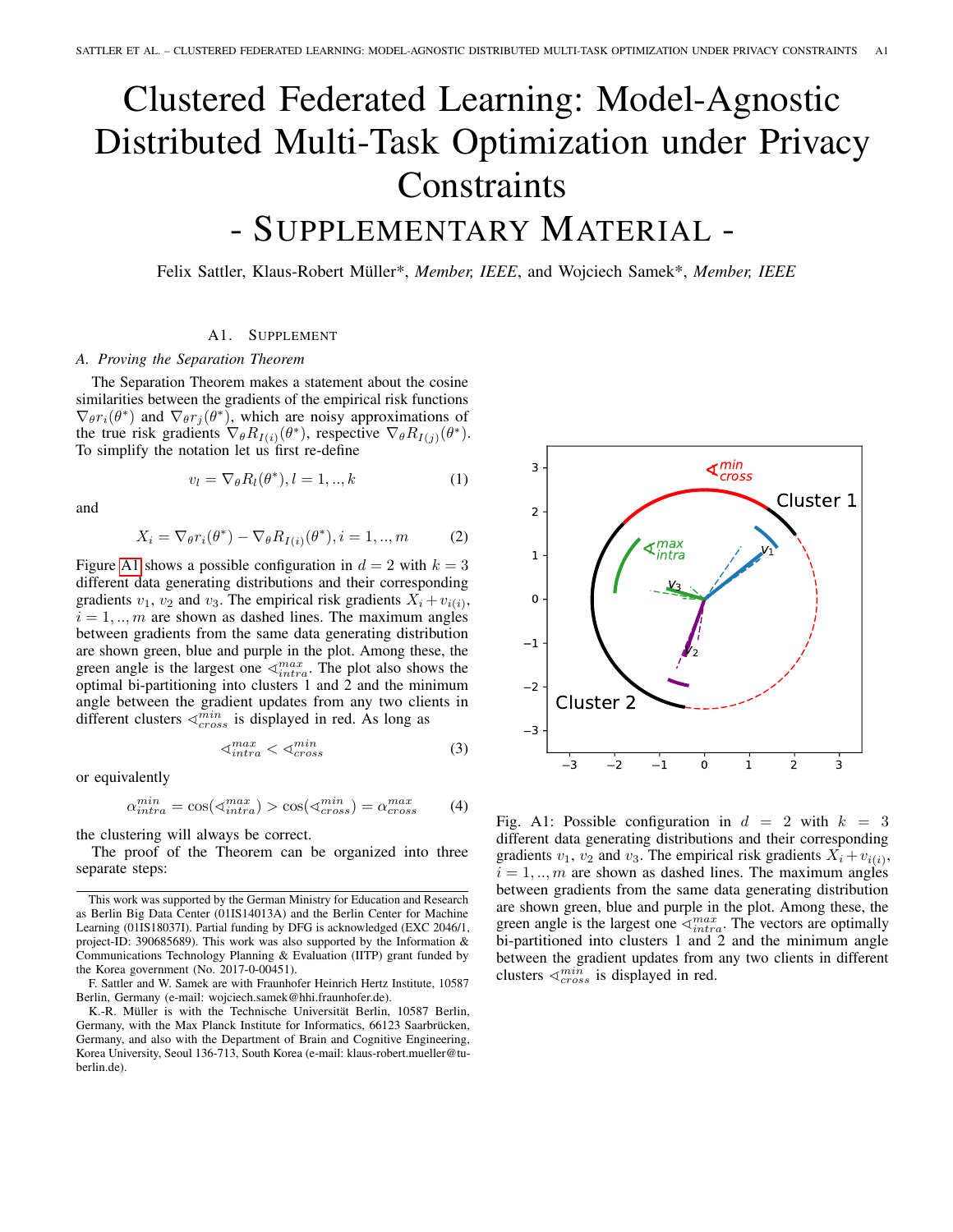- In Lemma [A1.1,](#page-1-0) we bound the cosine similarity between two noisy approximations of the same vector  $\alpha_{intra}^{min}$  from below
- In Lemma [A1.2,](#page-1-1) we bound the cosine similarity between two noisy approximations of two different vectors from above
- In Lemma [A1.3,](#page-2-0) we show that every set of vectors that sums to zero can be separated into two groups such that the cosine similarity between any two vectors from separate groups can be bounded from above
- Lemma [A1.2](#page-1-1) and [A1.3](#page-2-0) together will allow us to bound the cross cluster similarity  $\alpha_{cross}^{max}$  from above

<span id="page-1-0"></span>**Lemma A1.1.** *Let*  $v, X, Y \in \mathbb{R}^d$  *with*  $||X|| < ||v||$  *and*  $||Y|| <$  $||v||$  then

$$
\alpha(v+X, v+Y) \ge -\frac{\|X\| \|Y\|}{\|v\|^2} + \sqrt{1 - \frac{\|X\|^2}{\|v\|^2}} \sqrt{1 - \frac{\|Y\|^2}{\|v\|^2}}.
$$
\n(5)

*Proof:* We are interested in vectors X and Y which maximize the angle between  $v + X$  and  $v + Y$ . Since

$$
\alpha(v+X, v+Y) = \cos(\sphericalangle(v+X, v+Y))\tag{6}
$$

and cos is monotonically decreasing on  $[0, \pi]$  such X and Y will minimize the cosine similarity  $\alpha$ . As  $||X|| < ||v||$  and  $||Y|| < ||v||$  the angle will be maximized if and only if v,  $X$  and  $Y$  share a common 2-dimensional hyperplane,  $X$  is perpendicular to  $v + X$  and Y is perpendicular to  $v + Y$  and  $X$  and  $Y$  point into opposite directions (Figure [A2\)](#page-1-2). It then holds by the trigonometric property of the sine that

$$
\sin(\sphericalangle(v, v + X)) = \frac{\|X\|}{\|v\|} \tag{7}
$$

and

$$
\sin(\sphericalangle(v, v + Y)) = \frac{\|Y\|}{\|v\|} \tag{8}
$$

and hence

$$
\cos(\sphericalangle(v + X, v + Y)) = \cos(\sphericalangle(v + X) + \sphericalangle(v + Y)) \tag{9}
$$
  
 
$$
\geq \cos(\sin^{-1}(\frac{\|X\|}{\|v\|}) + \sin^{-1}(\frac{\|Y\|}{\|v\|})). \tag{10}
$$

Since

$$
\cos(\sin^{-1}(x) + \sin^{-1}(y)) = -xy + \sqrt{1 - x^2}\sqrt{1 - y^2}
$$
 (11)

the result follows after re-arranging terms.

<span id="page-1-1"></span>**Lemma A1.2.** *Let*  $v, w, X, Y \in \mathbb{R}^d$  *with*  $||X|| < ||v||$ ,  $||Y|| <$  $\|w\|$  and define

$$
h(v, w, X, Y) := -\frac{\|X\| \|Y\|}{\|v\|^2} + \sqrt{1 - \frac{\|X\|^2}{\|v\|^2}} \sqrt{1 - \frac{\|Y\|^2}{\|v\|^2}}
$$
(12)

<span id="page-1-2"></span>

Fig. A2: We are interested in a configuration for which the angle between  $v + X$  and  $v + Y$  is maximized (red in the plot). As  $||X|| < ||v||$  and  $||Y|| < ||v||$  this is exactly the case if the line  $\{\beta(v+X)|\beta \in \mathbb{R}\}$  is tangential to the circle with center v and radius  $||X||$  and the line  $\{\beta(v+Y)|\beta \in \mathbb{R}\}\)$  is tangential to the circle with center v and radius  $||Y||$ .

*If*

<span id="page-1-3"></span> $\langle v, w \rangle$  $\frac{\sqrt{v^2 + w^2}}{\|v\| \|w\|} \le h(v, w, X, Y)$  (13)

*then it holds*

$$
\alpha(v+X, w+Y) \leq \alpha(v, w)h(v, w, X, Y) \qquad (14) + \sqrt{1 - \alpha(v, w)^2} \sqrt{1 - h(v, w, X, Y)^2} \tag{15}
$$

*Proof:* Analogously to the argument in Figure [A2,](#page-1-2) the angle between  $v + X$  and  $w + Y$  is minimized, when v, w,  $X$  and Y share a common 2-dimensional hyperplane,  $X$  is orthogonal to  $v + X$ , Y is orthogonal to  $w + Y$ , and X and Y point towards each other. The minimum possible angle is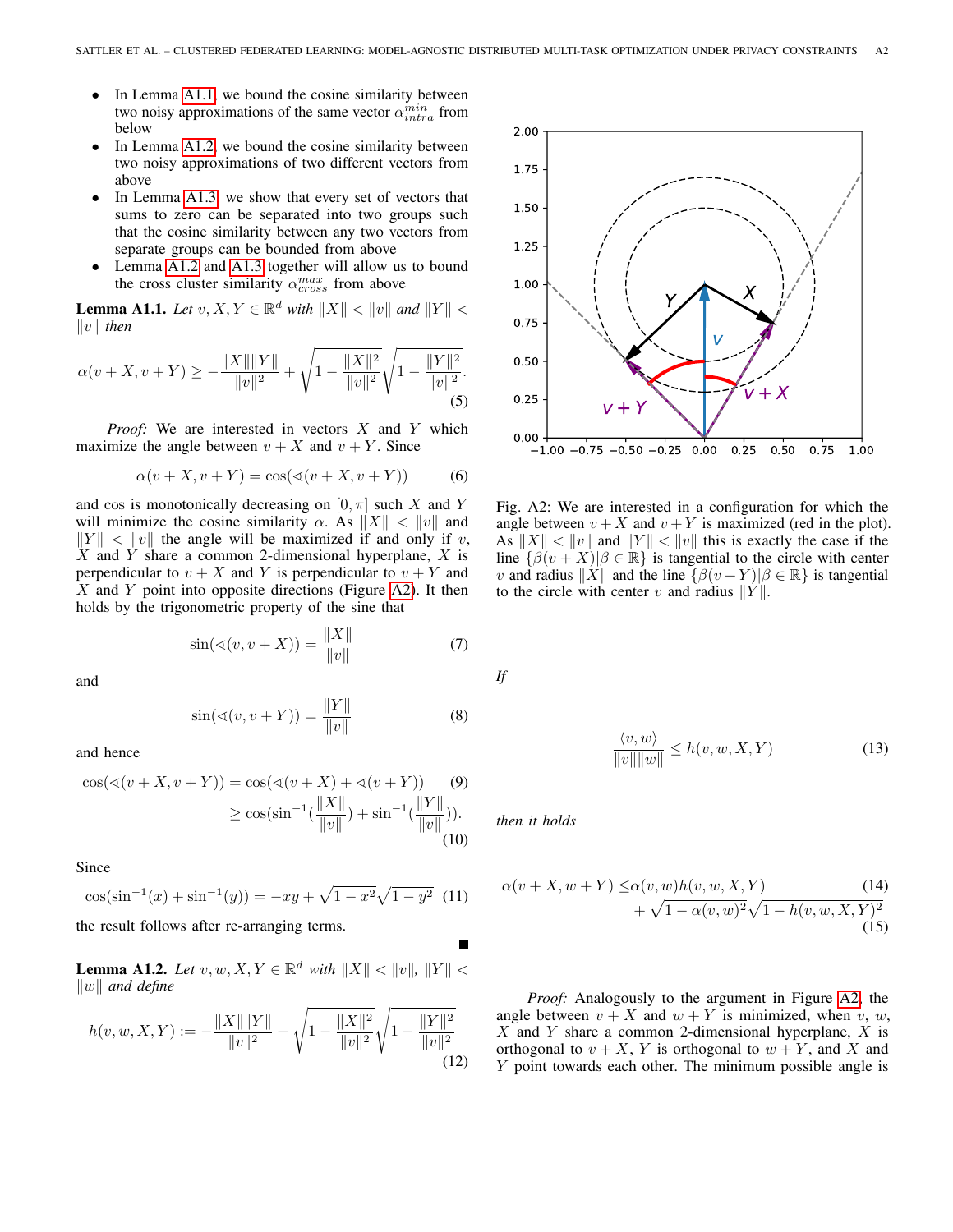## then given by

$$
\sphericalangle(v + X, w + Y) = \sphericalangle(v, w) - \sphericalangle(v, v + X) - \sphericalangle(w, w + Y)
$$

$$
\geq \max(0, \tag{15}
$$

$$
= \frac{1}{2} \left\langle v, w \right\rangle \tag{10}
$$

$$
\cos^{-1}\left(\frac{\sqrt{v}, w}{\|v\| \|w\|}\right) \tag{18}
$$
\n
$$
\therefore -1 \langle \|X\| \rangle. \tag{19}
$$

$$
-\sin^{-1}\left(\frac{\|A\|}{\|v\|}\right) +
$$
\n
$$
\therefore -1\left(\frac{\|Y\|}{\|v\|}\right) \tag{19}
$$

$$
-\sin^{-1}\left(\frac{\|I\|}{\|v\|}\right))\tag{20}
$$

which can be simplified to

$$
\sphericalangle(v + X, w + Y) \ge \max(0, \cos^{-1}\left(\frac{\langle v, w \rangle}{\|v\| \|w\|}\right) \tag{21}
$$

$$
-\cos^{-1}\left(-\frac{\|X\| \|Y\|}{\|w\|^2} + \sqrt{1 - \frac{\|X\|^2}{\|w\|^2}} \sqrt{1 - \frac{\|Y\|^2}{\|w\|^2}})
$$

$$
-\cos^{-1}\left(-\frac{\|v\|^{2}}{\|v\|^{2}} + \sqrt{1 - \frac{\|v\|^{2}}{\|v\|^{2}}}}\sqrt{1 - \frac{\|v\|^{2}}{\|v\|^{2}}}}\right) \tag{22}
$$

Under condition [\(13\)](#page-1-3) then second term in the maximum is greater than zero and we get

$$
\cos(\sphericalangle(v+X, v+Y))\tag{23}
$$

$$
\leq \cos(\cos^{-1}(\frac{\langle v, w \rangle}{\|v\| \|w\|}) \tag{24}
$$

$$
-\cos^{-1}\left(-\frac{\|X\|\|Y\|}{\|v\|^2}+\sqrt{1-\frac{\|X\|^2}{\|v\|^2}}\sqrt{1-\frac{\|Y\|^2}{\|v\|^2}})\right) \tag{25}
$$

$$
\leq \cos(\cos^{-1}(\alpha(v, w)) - \cos^{-1}(h(v, w, X, Y))) \tag{26}
$$

Since

$$
\cos(\cos^{-1}(x) - \cos^{-1}(y)) = xy + \sqrt{1 - x^2}\sqrt{1 - y^2} \quad (27)
$$

the result follows after re-arranging terms.

<span id="page-2-0"></span>**Lemma A1.3.** *Let*  $v_1, ..., v_k \in \mathbb{R}^d$ ,  $d \ge 2, \gamma_1, ..., \gamma_k \in \mathbb{R}_{>0}$  and

$$
\sum_{i=1}^{k} \gamma_i v_i = 0 \in \mathbb{R}^d
$$
 (28)

*then there exists a bi-partitioning of the vectors*  $c_1 \cup c_2 =$ {1, .., k} *such that*

$$
\max_{i \in c_1, j \in c_2} \alpha(v_i, v_j) \le \cos\left(\frac{\pi}{k - 1}\right) \tag{29}
$$

*Proof:*

Lemma [A1.3](#page-2-0) can be equivalently stated as follows: Let  $v_1, ..., v_k \in \mathbb{R}^d$ ,  $d \ge 2, \gamma_1, ..., \gamma_k \in \mathbb{R}_{>0}$  and

$$
\sum_{i=1}^{k} \gamma_i v_i = 0 \in \mathbb{R}^d \tag{30}
$$

then there exists a bi-partitioning of the vectors  $c_1 \cup c_2 =$  $\{1, \ldots, k\}$  such that

$$
\min_{i \in c_1, j \in c_2} \sphericalangle(v_i, v_j) \ge \frac{\pi}{k - 1} \tag{31}
$$

As the angle between two vectors is invariant under multiplication with positive scalars  $\gamma > 0$  we can assume w.l.o.g that  $\gamma_i = 1$   $i = 1, ..., k$ .

Let us first consider the case where  $d = 2$ . Let  $e_1 \in \mathbb{R}^2$ be the first standard basis vector and assume w.l.o.g that the vectors  $v_1, \ldots, v_k$  are sorted w.r.t. their angular distance to  $e_1$ (they are arranged circular as shows in Figure [A3\)](#page-3-0). As all vectors lie in the 2d plane, we know that the sum of the angles between all neighboring vectors has to be equal to  $2\pi$ .

<span id="page-2-1"></span>
$$
\sum_{i=1}^{k} \sphericalangle (v_i, v_{(i+1) \bmod k}) = 2\pi
$$
 (32)

Now let

$$
i_1^* = \arg\max_{i \in \{1, \dots, k\}} \sphericalangle(v_i, v_{(i+1) \text{ mod } k}) \tag{33}
$$

and

$$
i_2^* = \arg\max_{i \in \{1, \dots, k\} \setminus i_1^*} \sphericalangle(v_i, v_{(i+1) \bmod k}) \tag{34}
$$

be the indices of the largest and second largest angles between neighboring vectors and define the following clusters:

$$
c_1 = \{ i \text{ mod } k | i_1^* < i \le i_2^* + k [i_2^* < i_1^*] \} \tag{35}
$$

$$
c_2 = \{ i \text{ mod } k | i_2^* < i \le i_1^* + k [i_2^* > i_1^*] \} \} \tag{36}
$$

where  $[x] = 1$  if x is true and  $[x] = 0$  is x is false. Then by construction the second largest angle  $\triangleleft(v_{i^*_2}, v_{(i^*_2+1) \mod k})$ minimizes the angle between any two vectors from the two different clusters  $c_1$ ,  $c_2$  (see Figure [A3](#page-3-0) for an illustration):

$$
\min_{i \in c_1, j \in c_2} \sphericalangle(v_i, v_j) = \sphericalangle(v_{i_2^*}, v_{(i_2^*+1) \bmod k}) \tag{37}
$$

Hence in  $d = 2$  we can always find a partitioning  $c_1, c_2$  s.t. the minimum angle between any two vectors from different clusters is greater or equal to the 2nd largest angle between neighboring vectors. This means the worst case configuration of vectors is one where the 2nd largest angle between neighboring vectors is minimized. As the sum of all  $k$  angles between neighboring vectors is constant according to [\(32\)](#page-2-1), this is exactly the case when the largest angle between neighboring vectors is maximized and all other  $k - 1$  angles are equal.

Assume now that the angle between two neighboring vectors is greater than  $\pi$ . That would mean that there exists a separating line l which passes through the origin and all vectors  $v_1, \ldots, v_k$ lie on one side of that line. This however is impossible since  $\sum_{l=1}^{k} v_l = 0$ . This means that the largest angle between neighboring vectors can not be greater than  $\pi$ . Hence in the worst-case scenario

$$
\sphericalangle(v_{i_2^*}, v_{(i_2^*+1) \bmod k}) \ge \frac{2\pi - \pi}{k - 1} = \frac{\pi}{k - 1}.
$$
 (38)

This concludes the proof for  $d = 2$ .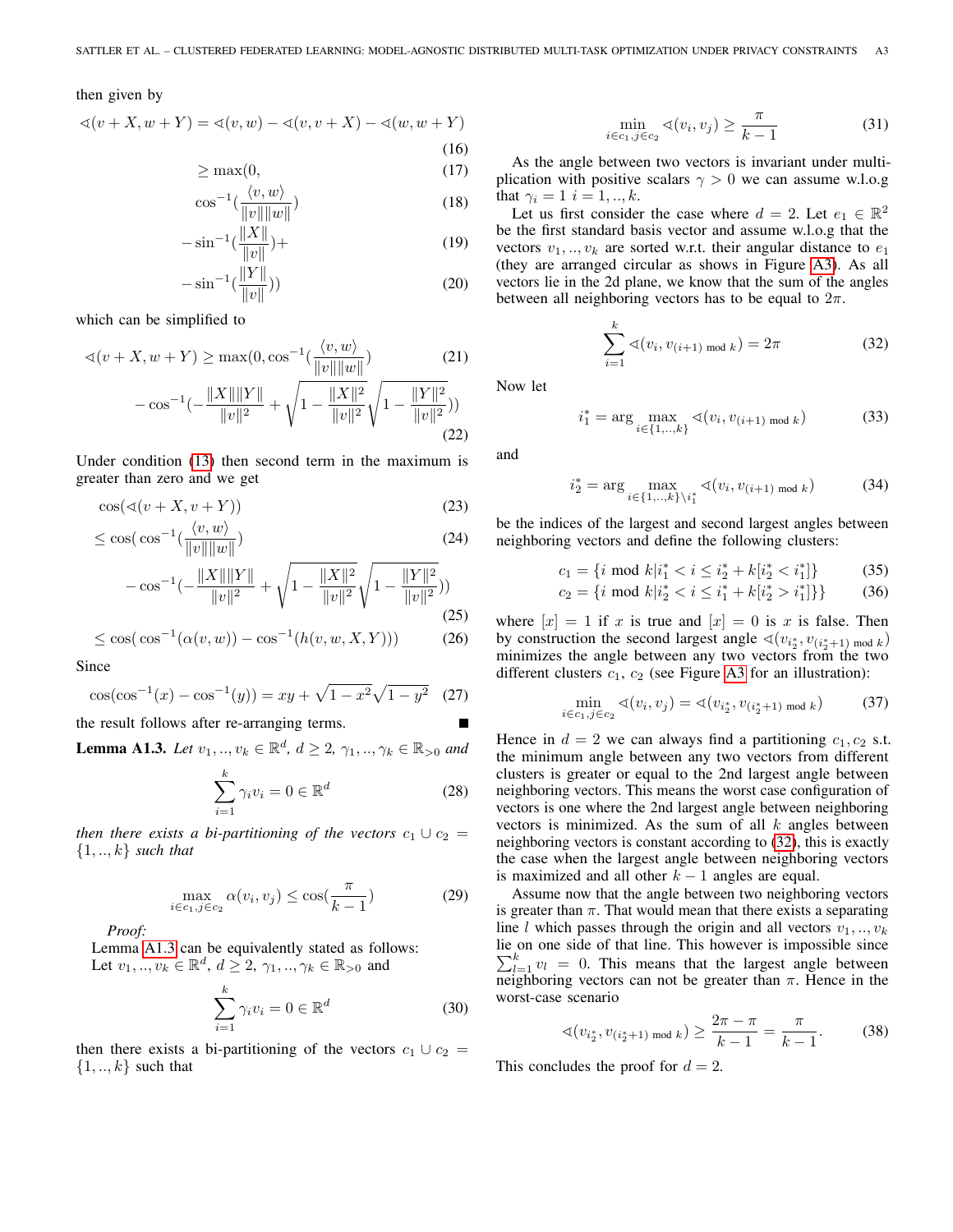Now consider he case where  $d > 2$ . Let  $c_1, c_2$  be a clustering which maximizes the minimum angular distance between any two clients from different clusters. Let

$$
i^*, j^* = \arg\min_{i \in c_1, j \in c_2} \sphericalangle(v_i, v_j)
$$
 (39)

then  $v_{i^*}$  and  $v_{j^*}$  are the two vectors with minimal angular distance. Let  $A = [v_{i^*}, v_{j^*}] \in \mathbb{R}^{d,2}$  and consider now the projection matrix

$$
P = A(A^T A)^{-1} A^T \tag{40}
$$

which projects all d-dimensional vectors onto the plane spanned by  $v_{i^*}$  and  $v_{j^*}$ . Then be linearity of the projection we have

$$
0 = P0 = P(\sum_{i=1}^{k} v_i) = \sum_{i=1}^{k} P(v_i)
$$
 (41)

Hence the projected vectors also satisfy the condition of the Lemma. As

$$
\sphericalangle (Pv_{i^*}, Pv_{j^*}) = \sphericalangle (v_{i^*}, v_{j^*})
$$
\n(42)

and

$$
\sphericalangle(Pv_i, Pv_j) \geq \sphericalangle(v_i, v_j) \tag{43}
$$

for all  $i, j \notin \{i^*, j^*\}$  the clustering  $c_1, c_2$  is still optimal after projecting and we have found a 2d configuration of vectors satisfying the assumptions of Lemma [A1.3](#page-2-0) with the same minimal cross-cluster angle. In other words, we have reduced the  $d > 2$  case to the  $d = 2$  case, for which we have already proven the result. This concludes the proof.

**Theorem A1.4** (Separation Theorem). Let  $D_1, \ldots, D_m$  be the *local training data of* m *different clients, each dataset sampled from one of* k different data generating distributions  $\varphi_1, \ldots, \varphi_k$ , *such that*  $D_i \sim \varphi_{I(i)}(x, y)$ *. Let the empirical risk on every client approximate the true risk at every stationary solution of the Federated Learning objective* θ ∗ *s.t.*

$$
\|\nabla R_{I(i)}(\theta^*)\| > \|\nabla R_{I(i)}(\theta^*) - \nabla r_i(\theta^*)\| \tag{44}
$$

*and define*

$$
\gamma_i := \frac{\|\nabla R_{I(i)}(\theta^*) - \nabla r_i(\theta^*)\|}{\|\nabla R_{I(i)}(\theta^*)\|} \in [0, 1)
$$
 (45)

*Then there exists a bi-partitioning*  $c_1^* \cup c_2^* = \{1, ..., m\}$  *of the client population such that that the maximum similarity between the updates from any two clients from different clusters can be bounded from above according to*

$$
\alpha_{cross}^{max} := \min_{c_1 \cup c_2 = \{1, ..., m\}} \max_{i \in c_1, j \in c_2} \alpha(\nabla r_i(\theta^*), \nabla r_j(\theta^*)) \tag{46}
$$

$$
= \max_{i \in c_1^*, j \in c_2^*} \alpha(\nabla r_i(\theta^*), \nabla r_j(\theta^*)) \tag{47}
$$

$$
\leq \begin{cases} \cos(\frac{\pi}{k-1})H_{i,j} + \sin(\frac{\pi}{k-1})\sqrt{1 - H_{i,j}^2} & \text{if } H \geq \cos(\frac{\pi}{k-1})\\ 1 & \text{else} \end{cases}
$$
(48)

<span id="page-3-0"></span>

Fig. A3: Possible configuration in  $d = 2$ . The largest and 2nd largest angle between neighboring vectors (red) separate the two optimal clusters. The largest angle between neighboring vectors is never greater than  $\pi$ .

*with*

$$
H_{i,j} = -\gamma_i \gamma_j + \sqrt{1 - \gamma_i^2} \sqrt{1 - \gamma_j^2} \in (-1, 1].
$$
 (49)

*At the same time the similarity between updates from clients which share the same data generating distribution can be bounded from below by*

$$
\alpha_{intra}^{min} := \min_{\substack{i,j \\ I(i) = I(j)}} \alpha(\nabla_{\theta} r_i(\theta^*), \nabla_{\theta} r_j(\theta^*)) \ge \min_{\substack{i,j \\ I(i) = I(j)}} H_{i,j}.
$$
\n(50)

*Proof:* For the first result, we know that in every stationary solution of the Federated Learning objective  $\theta^*$  it holds

$$
\sum_{l=1}^{k} \gamma_i \nabla_{\theta} R_l(\theta^*) = 0 \tag{51}
$$

and hence by Lemma [A1.3](#page-2-0) there exists a bi-partitioning  $\hat{c}_1 \cup$  $\hat{c}_2 = \{1, ..., k\}$  such that

$$
\max_{l \in \hat{c}_1, j \in \hat{c}_2} \alpha(\nabla_{\theta} R_l(\theta^*), \nabla_{\theta} R_j(\theta^*)) \le \cos(\frac{\pi}{k-1}) \tag{52}
$$

Let

$$
c_1 = \{i | I(i) \in \hat{c}_1, i = 1, ..., m\}
$$
 (53)

and

$$
c_2 = \{i | I(i) \in \hat{c}_2, i = 1, ..., m\}
$$
 (54)